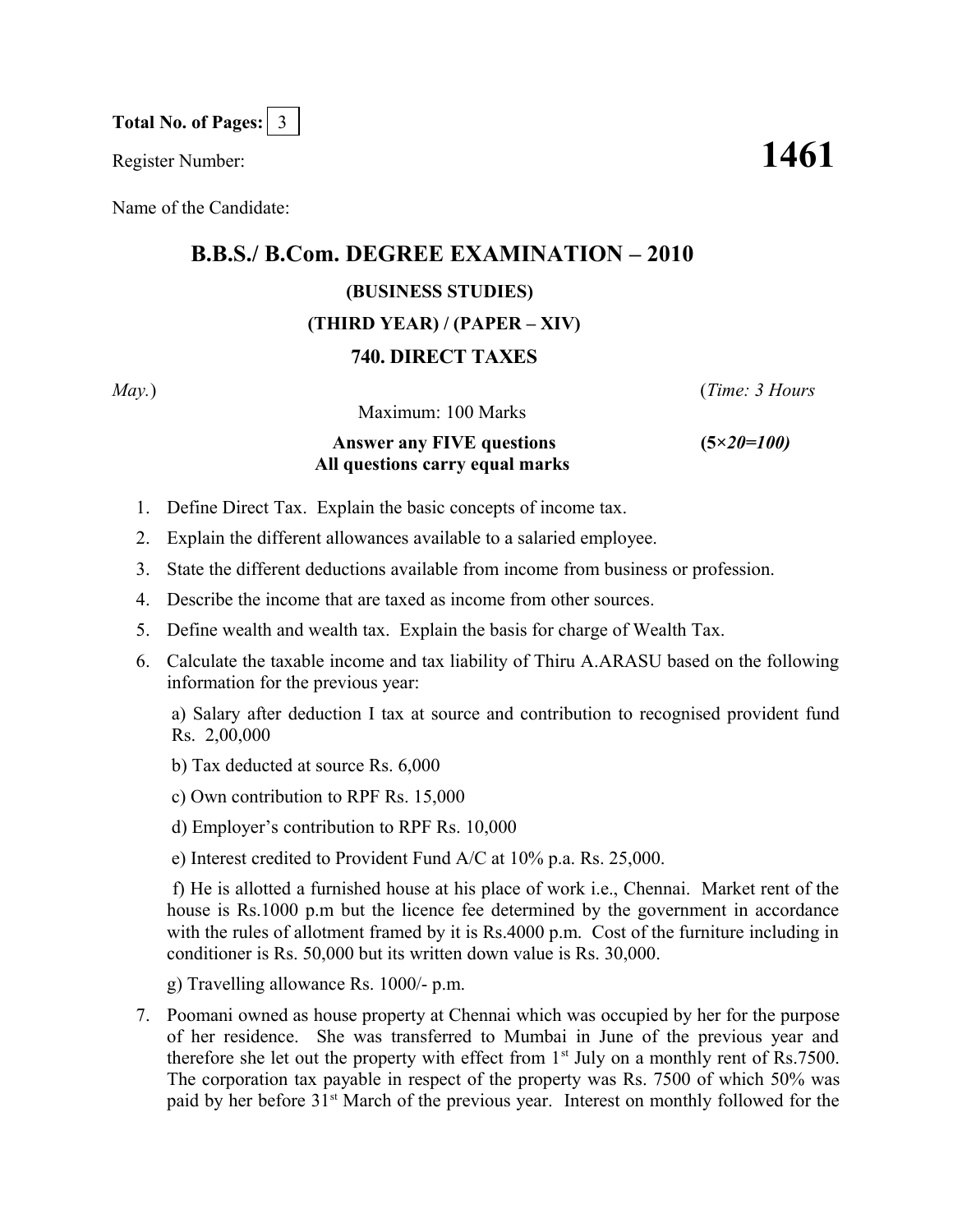construction of the property amounted to Rs. 20,000. Compute her income from house property.

8. VAheesan submits the following particulars of his assets and liabilities as on  $31<sup>st</sup>$  March 2009:

i) Residential house purchased at Puducherry bought in 2005 for Rs.1500000. It is let out at Rs. 3000 p.m. for residential purposes. However, it remains vacant for three months during the year. Municipal taxes payable are Rs.2000.

| 20,00,000 |
|-----------|
|           |
| 1,00,000  |
| 3,00,000  |
| 1,000,00  |
| 2,00,000  |
| 50,000    |
| 5,00,000  |
|           |

Compute his net wealth and wealth tax liability

9. From its following Profit and Loss A/C of Bala for the year ended  $31<sup>st</sup>$  March 2009 compute his taxable income.

|                            | Rs.      |               | Rs.      |
|----------------------------|----------|---------------|----------|
| <b>Opening Stocks</b>      | 1,00,000 | <b>Sales</b>  | 8,50,000 |
| Purchases                  | 5,00,000 | Dividend      | 50,000   |
|                            |          | Received      |          |
| Wages                      | 1,50,000 | Closing stock | 50,000   |
| Household expenses         | 10,000   |               |          |
| Repairs to car held for    |          |               |          |
| Personal use               | 3,000    |               |          |
| <b>Income Tax</b>          | 10,000   |               |          |
| General charges            | 1,000    |               |          |
| <b>Bad Debis</b>           | 2,000    |               |          |
| <b>Bad Debts Provision</b> | 1,000    |               |          |
| Interest on capital        | 2,000    |               |          |
| Contribution to staff      |          |               |          |
| Pension Fund               | 5,000    |               |          |
| Purchase of furniture      | 10,000   |               |          |
| on 1-7-2008                |          |               |          |
| <b>Audit Fees</b>          | 3000     |               |          |
| Depreciation on            | 1500     |               |          |
| furniture                  |          |               |          |
| Net profit                 | 1,51,500 |               |          |
|                            | 9,50,000 |               | 9,50,000 |